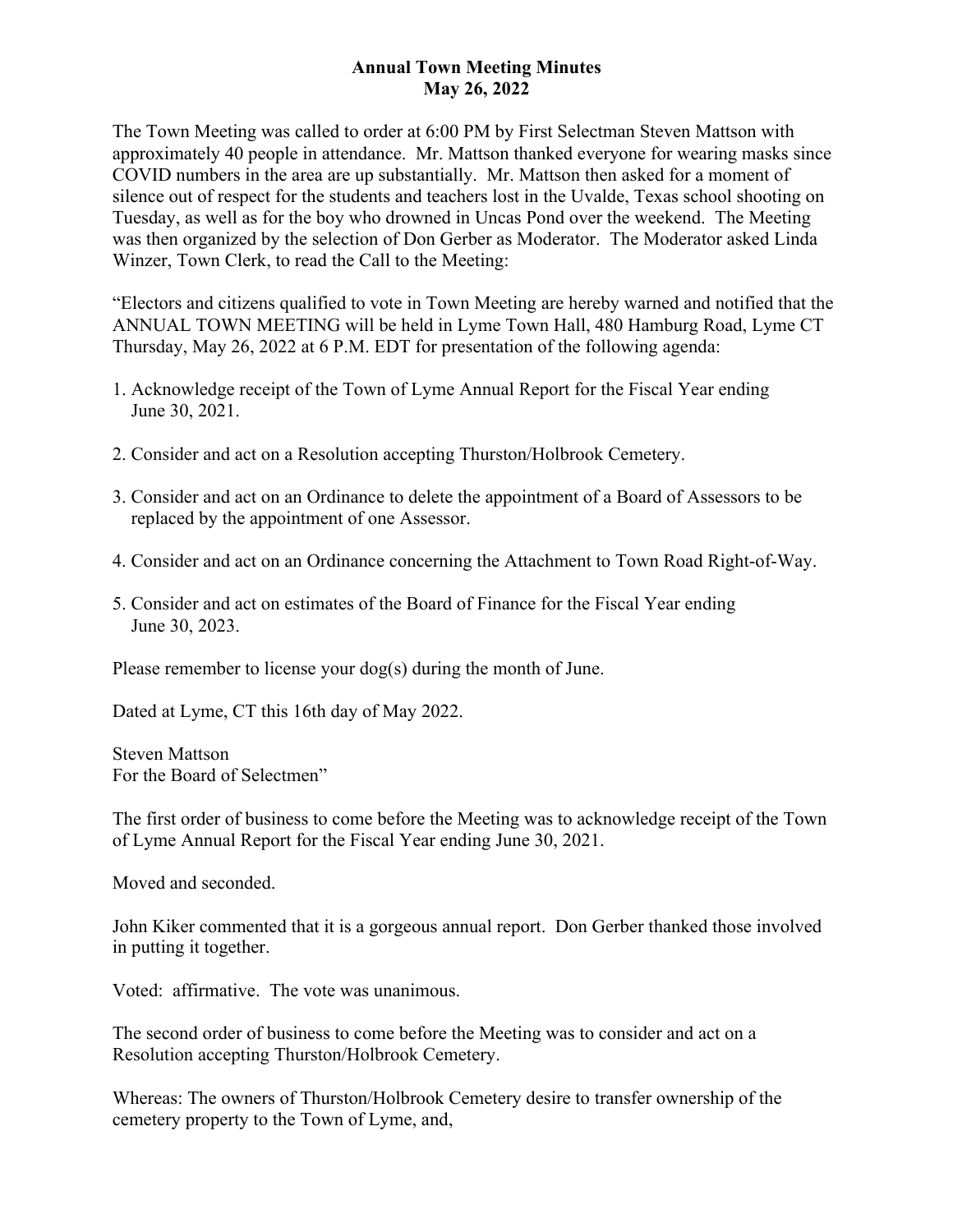Whereas: The Town of Lyme is ultimately responsible for cemeteries that become abandoned within the borders of the Town, and,

Whereas: The Board of Selectmen and the Planning & Zoning Commission have endorsed the acquisition of the property,

Now, Therefore: Be it resolved by the Town of Lyme in Town Meeting convened, that the Board of Selectmen, acting on behalf of the Town of Lyme, be authorized to accept Thurston/Holbrook Cemetery and the First Selectman be authorized to execute any documents relative to said acceptance.

Moved and seconded.

Mr. Mattson stated that the Thurston/Holbrook Cemetery is a very small cemetery adjacent to the Joshuatown Cemetery, containing approximately 7,500 square feet. The grave markers are flush to the ground, so maintenance is minimal. The owners would like to transfer it to the town, and the town would like to accept it and hopes that the town will vote to accept it.

Voted: affirmative. Vote was unanimous.

The third order of business to come before the Meeting was to consider and act on an Ordinance to delete the appointment of a Board of Assessors to be replaced by the appointment of one Assessor.

Whereas: Lyme has authority to appoint 3 members of a Board of Assessors (Town of Lyme Code Chapter 6), and,

Whereas: State statute allows for the appointment of one to five Assessors (Title 7 Chapter 96a Section 7-100k), and,

Whereas: Lyme believes the interest of the town best served by the appointment of one Assessor,

Be it therefore ordained that: Chapter 6 of the Code of Lyme be deleted and replaced with the appointment of one Assessor to serve for a term of six years.

This ordinance shall become effective fifteen (15) days after the publication in a newspaper having general circulation in the Town of Lyme.

Moved and seconded.

Mr. Mattson commented that this is basically a government cleanup. We have had a Board of Assessors for many years. For at least the last fifteen years, no meetings have been held. Having Boards of Assessors with up to five Assessors is appropriate for larger towns but serves no purpose in a town of our size. The town would like to clean up its boards and commissions and hopes people serving on those boards will choose to volunteer on others within the town where we certainly need more volunteers. The Board of Selectmen suggest that the town approve this.

Voted: affirmative. Vote was unanimous.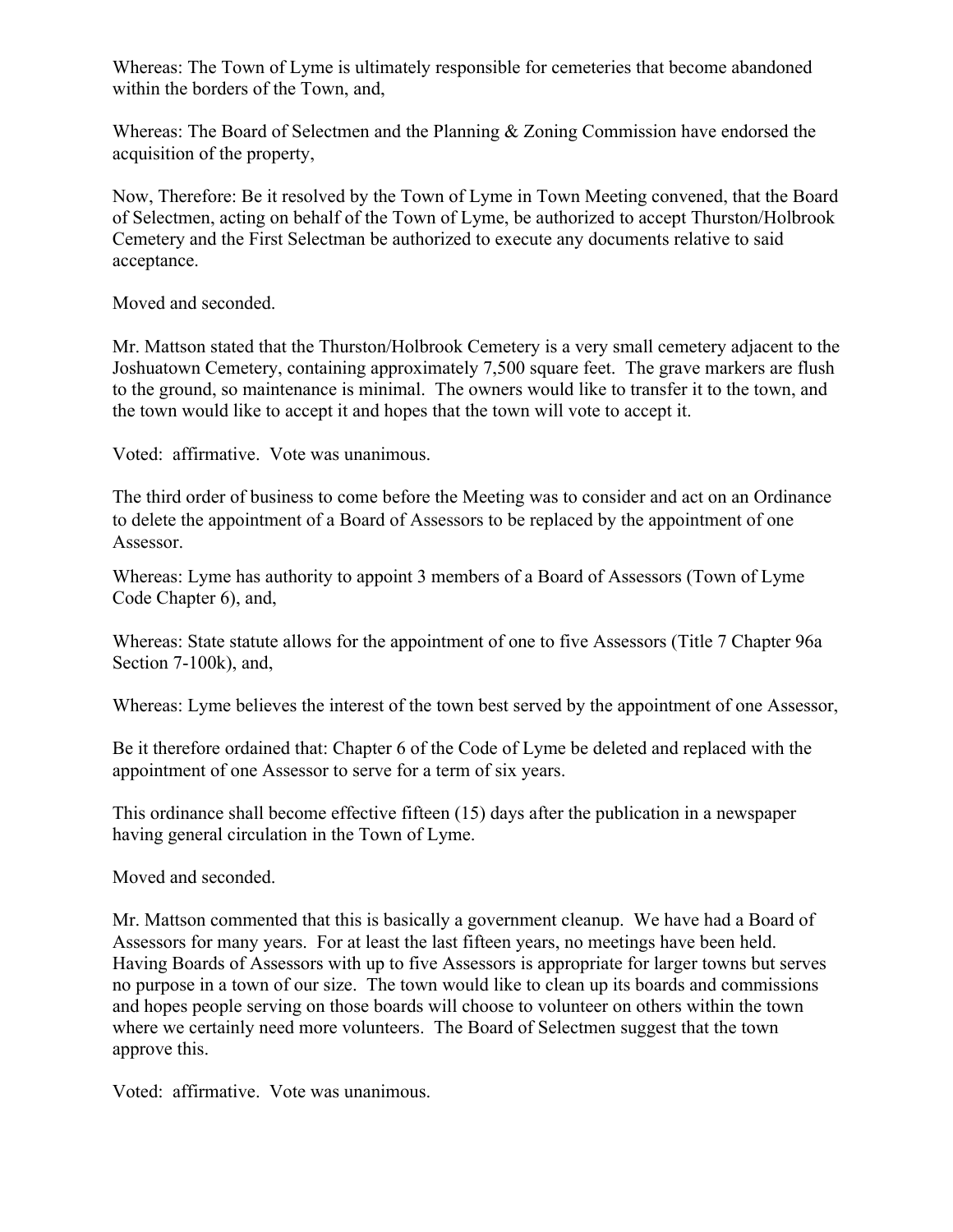The fourth order of business to come before the Meeting was to consider and act on an Ordinance concerning the Attachment to Town Road Right-of-Way.

Whereas: The Town of Lyme adopted an ordinance regulating the construction of driveways intersecting with any town road effective June 6, 1967 as amended in 1976 and 2013 (now existing as Town of Lyme Code ARTICLE II Section 272), and

Whereas: The Town of Lyme maintains over 40 miles of municipally owned roads, and,

Whereas: The town road Right-of-Way exceeds the width of the actual travel surface, and,

Whereas: The Right-of-Way is used by the town to hold and maintain a stormwater collection system, safety guide rails along stretches of steep roadside incline, and safety signage that all require access for maintenance and repair or future alteration, and,

Whereas: Property owners may want to connect a property to the travel surface or make alterations in the town's right of way, and

Be it therefore ordained that:

Any such activity in the town owned right-of-way requires a Road Frontage/Driveway Permit, and

Town of Lyme Code ARTICLE II Section 272 be amended to include reference to alterations of the road Right-of-Way and expanded to describe the manner of driveway connection with the travel surface.

*Revised* ARTICLE II Section 272 is attached.

Moved and seconded

Mr. Mattson stated that this is a housekeeping item. The town has had a driveway ordinance for many years. It has become apparent that not everyone understands that the town owns the land on both sides of the road, beyond the travel surface. This amendment to the existing ordinance is meant to encompass anything done in the town right-of-way requires a permit.

Herb Ross inquired as to how wide the area is that is considered town owned. Mr. Mattson responded that it varies by location, but generally the right of way is sixty feet. If there are stone walls along the road, the assumption is that the stone wall is the property line. The purpose of this amendment to the ordinance is not to take land away from anyone, but to require a permit for anything done in the right-of-way. Mr. Mattson also mentioned that the travel surface may not necessarily be in the center of the right-of-way. For example, on Route 156 at Marvin Cemetery, the wall is the end of the state's right-of-way, and they have a lot more land on the other side of the road. The town has situations like that as well. This is not for the town to say no to property owners, this is to make sure that any work is done does not disturb stormwater control and the other items mentioned. The town has had individuals fill in culverts without permission, and that does not help the property owners downhill where all the water then flows.

Mary Powell-St. Louis questions whether the reference to alterations includes plantings. She feels it doesn't apply right now, and that this will catch homeowners by surprise. Mr. Mattson stated that it does. Most homeowners do not know that the town owns the right-of-way, they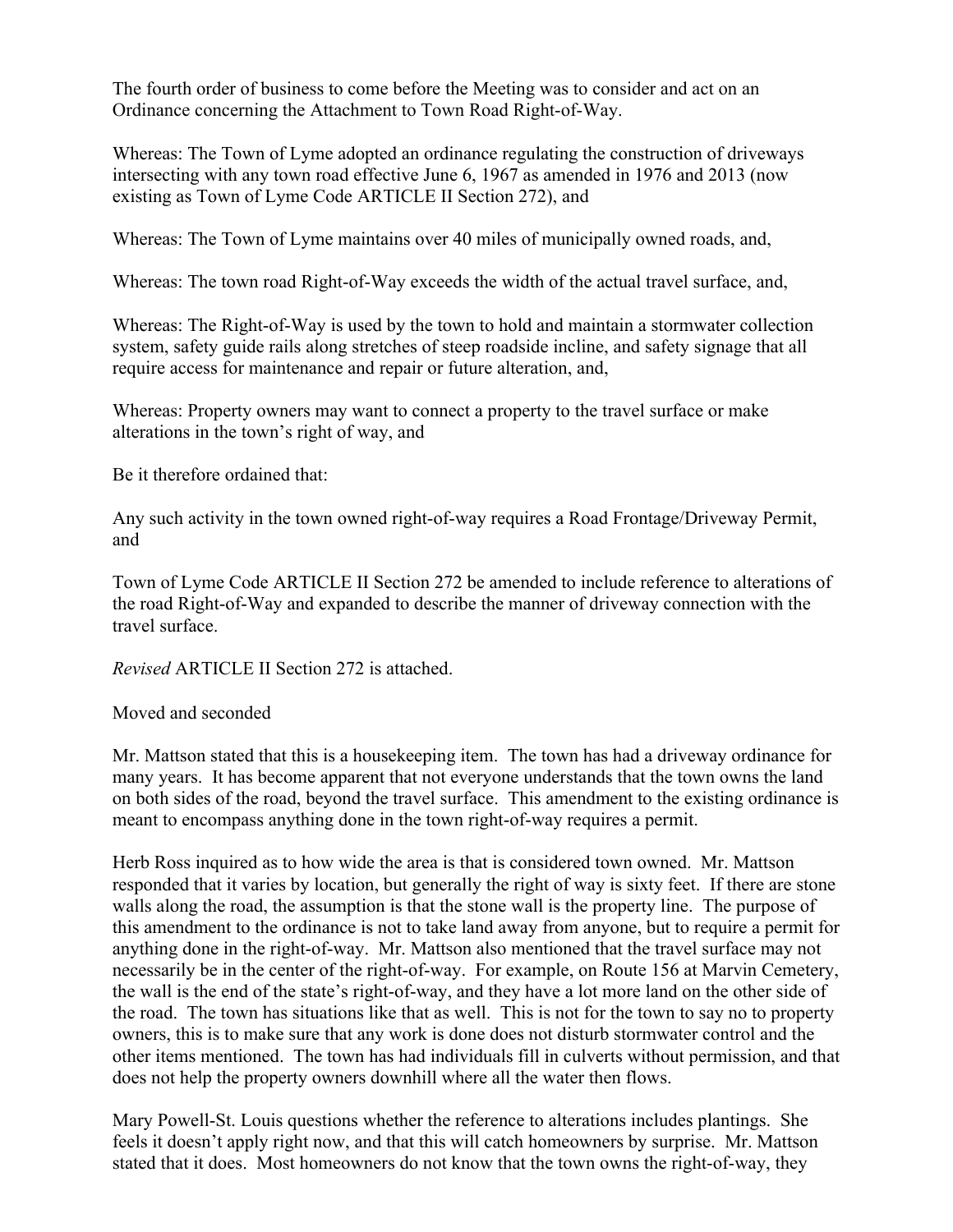think they own the land right up to the travel surface, but that is not correct. The term alterations to be all encompassing. All that is required is to come in and have a discussion with the Zoning Enforcement Officer or the First Selectman. If there is no impact on stormwater control, etc., there will be no problem giving permission for things. It's when people fill in catch basins or place large rocks in front of their houses so others don't park on the grass that there is a problem with snow plowing and such.

Voted: affirmative. Vote was unanimous.

The fifth order of business to come before the Meeting was to consider and act on estimates and recommendations of the Board of Finance for the Fiscal Year ending June 30, 2023.

## Moved and seconded.

Alan Sheiness, Chair of the Board of Finance, provided some comments for context regarding the budget. For four out of the last five years, there has been no change in the mill rate, and this year is no different. Income will rise by about 8%, but that rise is not due to any mill rate increase, it is from non-town sources of revenue. All expenditures go down by approximately one million dollars. The biggest part is due to the Regional School District 18 budget. Expenditures for the school budget went down 0.13%, and the cost to Lyme went down 1.3%. The difference comes from the change in the percentage of Lyme students and from a bookkeeping error that was made to Lyme's benefit in the amount of \$21,000. The noneducation expenses in the town budget go down approximately 10%. In the current fiscal year, general fund surpluses were used to pay down virtually all town debt. Capital expenditures are going up by 2.4 million dollars. This is to fully fund the Open Space Fund reserve up to one million dollars and for two bridge projects – the Macintosh bridge and the Birch Mill bridge. Federal and state reimbursement is expected for those projects, which will eventually bring the net cost down for the town in future fiscal years. There was also ARPA funding that came in, which is included in capital expenditures and income line dollar for dollar. The Board of Finance feels it is a sound budget and leaves the town in as healthy financial shape ending next year as it is going into the year. In the future, there are no large expenditures on the horizon though they are watching inflation as well as RSD 18's future renovation plans.

Diana Fiske asked for details regarding the increase in the cemetery line. Mr. Mattson replied that is the continuation of the Marvin Cemetery wall rebuild project. For the past couple of years, fund have been expended for the engineering plans. The increase is for the actual work. Permits were just approved, and the project is currently out to bid.

George Fowler inquired about significant changes in multiple line items, which Mr. Mattson replied to. Affordable Housing – budget increased due to the state mandate to develop an affordable housing plan, which is not a recurring cost. Building Inspector Office – bump due to retirement of former building inspector and certification of the current building inspector; during the transition time both were on the payroll, next year will return to one official. Planning and Zoning - same amount is budgeted yearly; contingency to cover expenses should there be litigation. Recreation Commission - during COVID, there were no activities thus no expenditures; the reconstituted commission is now scheduling activities thus expenses will be incurred. Visiting Nurses – contracted service for seniors out of the Senior Center; former VNA in bankruptcy, uncertainty about what new contract would be; contract with new agency less than expected. Information Technology (IT) – improvements and protections for the IT system; erring on side of caution in budgeting. Road Maintenance – budget does not show encumbrances, and Board of Finance suggested including monies for removing more dead trees;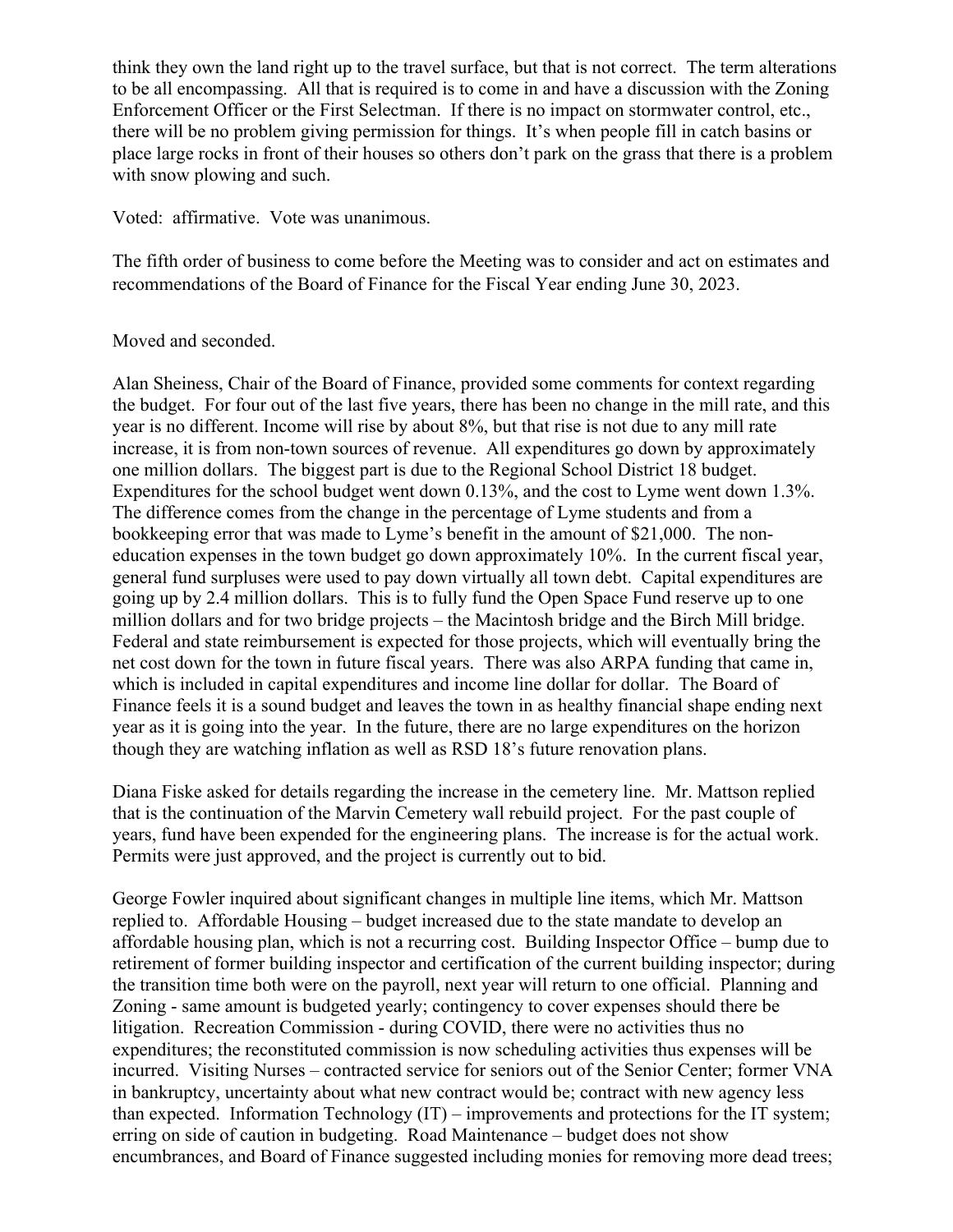budget includes guard rails, chip sealing, catch basins which the town has 299 of all requiring some repair. Hadlyme Firehouse – HVAC work was done last year; in 6-7 years there will be a capital project to replace the station on land next door to the current station, donated by Parker and Diana Lord. Macintosh Bridge – in final design, waiting for final permits, work will begin mid-summer 2023 if all permits are approved. Mr. Mattson commented that if Mr. Fowler has concerns regarding more monies to be appropriated for certain lines or projects, he could share his concerns with the Board of Finance.

Voted: affirmative; with one dissenting.

The moderator announced that the Board of Finance would meet immediately following the meeting to set the mill rate.

Ellie Sutton asked about the stone wall on Brockway Ferry Road which she feels is dangerous. Mr. Gerber commented that the matter should be addressed to the Board of Selectmen and is outside of the scope of the town meeting. Mr. Mattson commented that it is something the Board of Selectman can certainly revisit.

There being no further business to come before the Meeting, a motion was made and seconded to adjourn the Meeting. Voted: Affirmative. The Meeting was adjourned at 6:30 PM.

The Board of Finance met immediately after the meeting and set the new mill rate at 19.95, which reflects no change from the previous year.

Recorded by: Linda Winzer, Town Clerk

Attachment:

#### ARTICLE II **Driveways, Approaches to Town Roads and use of Road Right-of Ways [Adopted effective 6-6-1967; amended in its entirety 5-20-2013 by Ord. No. 2013-1]**

## **§ 272-7. Permit required.**

Any owners or occupants of real estate, their employee or agent or anyone acting on their behalf intending to construct a driveway or other type of approach which will connect with any Town accepted road or make any alterations within the road right-of-way shall first apply for a permit from the Board of Selectmen or its agent (the Board) authorizing such construction or alteration.

#### **§ 272-8. Grant of permit.**

The Board shall grant a permit, provided it finds that said approach or right-of-way alteration is in conformity with applicable sections of Article I, Acceptance of Roads; Minimum Road Construction Specifications, of this chapter, and will not affect sight lines, road maintenance, stormwater control or other uses by the Town.

## **§ 272-9. Bond; inspection fee. [Amended 12-10-2019 by Ord. No. 2019-4]**

The Board is authorized to require a cash or surety bond from an applicant in such amounts as it deems sufficient to cover the construction and inspection of said approach or right-of-way alteration to the satisfaction of said Board. The applicant shall notify the Board when construction is completed and request release of the bond. To ensure compliance with the terms of the permit, the Board shall inspect the construction and, if satisfactory, release the bond upon payment by the applicant of an inspection fee set by the Board of Selectmen which may be deducted from the cash bond. Current fees are available for review at Town Hall and on the Town's website at Townlyme.org.